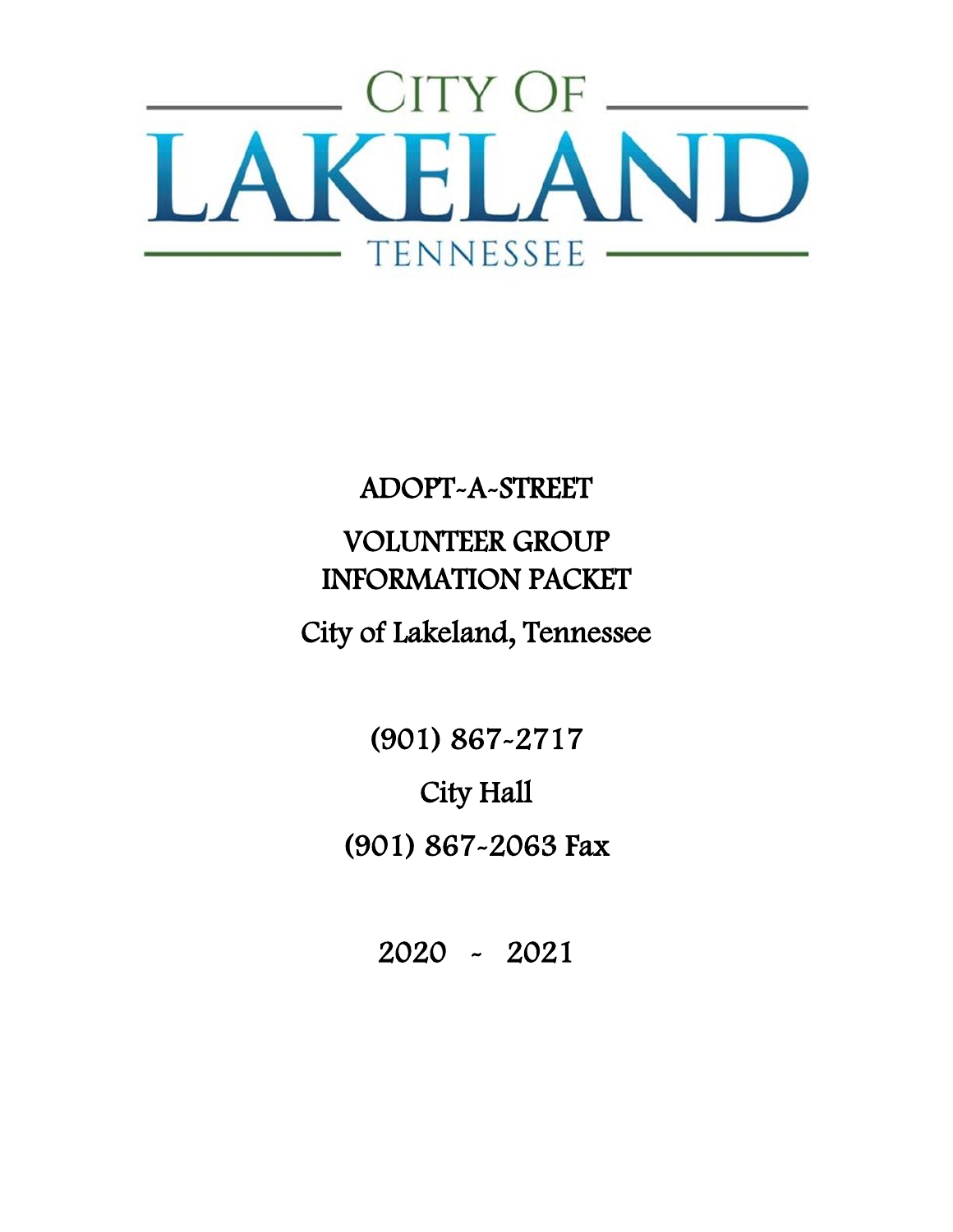

### **ADOPT-A-STREET PROCEDURES**

#### **FOR VOLUNTEER GROUP COORDINATOR**

**Welcome to the Adopt-A-Street program! This program gives you a way to show pride in your community and is a great inexpensive project that generates publicity and recognition for your group's activities through the display of your group's name on the Adopt-A-Street signs along your adopted route.**

**The following procedures will help you, as your Adopt-A-Street group's coordinator, organize and complete your pickup events.**

- **Please review and sign the attached partnership agreement form. This form must be turned in to the City of Lakeland before your first litter pickup event.**
	- Schedule a date *before the first pickup event* to hold a safety briefing for your volunteer group. Each volunteer involved in picking up litter *must* view the safety video, read the volunteer safety guidelines, and sign a release statement certifying this. Volunteers are encouraged to **watch the Tennessee Department of Transportation video on their Adopt a Highway Program in order to learn safety tips on picking up roadside litter and on vehicular traffic. The video is located at:**

**<http://www.tdot.state.tn.us/environment/beautification/adopt-a-highway.htm>**

- o Parents of children 12 to 17 years old must watch the safety video and/or read the volunteer safety guidelines with their child/children, and sign the parental consent portion of the release statement. (*Tennessee law requires that parents assume the responsibility for their minor children.)*
- Contact Rhonda Fink, City Hall for the City's Adopt a Street Coordinator to schedule a time during regular weekday business hours to obtain your materials prior to your pickup event.
	- o The City will provide you with volunteer safety guidelines, a safety video (to be returned), your Partnership Agreement, volunteer release statements, caution signage, bags, and safety vests.
		- Safety vests must be worn at all times during the pickup by the volunteers. Class II high visibility safety vests are highly suggested.
		- You will be loaned two orange caution signs. These signs are required by state and federal regulations to protect the safety of workers in a work zone. A sign must be placed at the beginning and the end of your stretch of adopted roadway facing oncoming traffic during your pickup events.
	- o Return all Volunteer Release forms and your signed Partnership Agreement to your Adopt-A-Street Coordinator *before* your first scheduled pickup.
- If you have new volunteers participating in subsequent pickup events the City requires that they read the volunteer safety guidelines and/or watch the safety video, and sign the necessary release forms. All release forms *must* be on file in our offices *before* volunteers are given permission to do litter pickup on city owned roadways.
- **After** each subsequent **litter pickup event, please contact us so we can pick up the bags from the roadside.** At this time, **please also let us know how many bags your group picked up.** You may either call Rhonda Fink at 901- 867-2717 or electronically submit your report online to rfink@lakelandtn.org. It's very important that you report to us. It allows us to keep up-to-date records of your activities and ensures that your group gets acknowledgement for its contributions.
- Please return your materials (safety vests, safety video, any leftover litter bags, caution signs, etc.) to the City of Lakeland within three (3) days following your pickup event.
- After your group completes its first pickup, recognition signage will be installed.
- If you have a telephone number or address change, please let us know. Also, please let us know if a new group coordinator is assigned as the contact for your group so we can keep accurate and up-to-date records of your group.
- Please contact Rhonda Fink at 901-867-2717 for the contact name and phone number of your assigned Adopt-a-Street (if not received yet.)

**When you are ready to turn in the enclosed forms and pick up your supplies, please contact the City of Lakeland. We will be happy to work with you to ensure your first litter pickup is a success. Be safe and have fun!**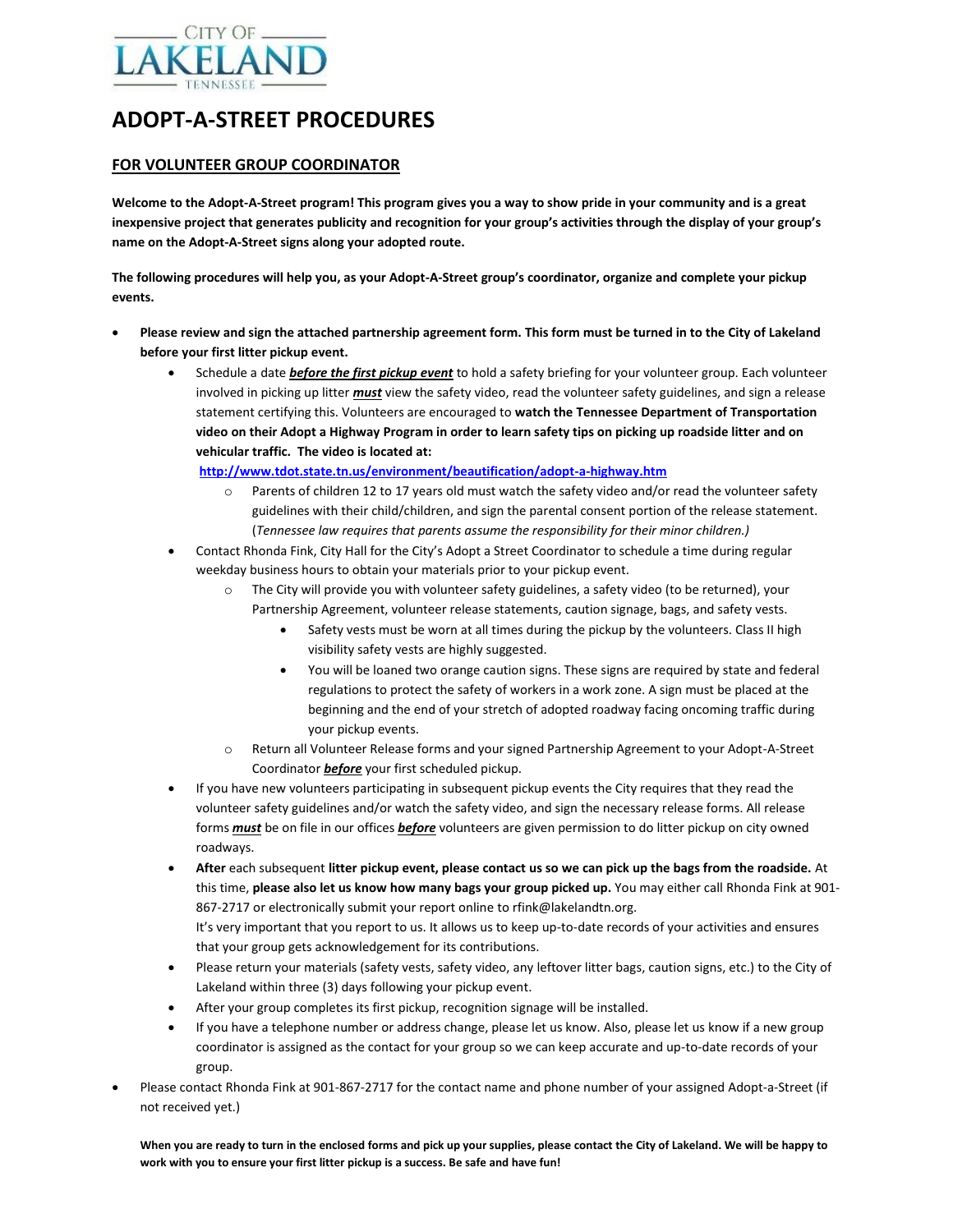

## **VOLUNTEER PARTNERSHIP AGREEMENT**

### The City of Lakeland is grateful to have

*(hereafter called "Volunteer Group")*

| participate in volunteer litter pickup activities on |  |
|------------------------------------------------------|--|
|                                                      |  |

*for a one (1) year contract period of \_\_\_\_\_\_\_\_\_\_/\_\_\_\_\_\_\_\_\_\_/20\_\_\_\_ to \_\_\_\_\_\_\_\_\_/\_\_\_\_\_\_\_\_\_/20\_\_\_\_*

#### *(Partnership agreements must be renewed yearly.)*

Your participation in the Adopt-A-Street program will help The City of Lakeland create a cleaner atmosphere in Tennessee. In consideration of the mutual benefits to be derived, the parties agree to the following:

### **CITY OF LAKELAND**

- Provide documents including Volunteer Release Statements, Volunteer Safety Guidelines and safety video, Volunteer Group Coordinator Guide, and Partnership Agreement.
- Provide adequate number of trash bags.
- Provide Approved Safety Vests (Class II high visibility).
- Conduct at least (4) litter pickups during the contract year. Plan for at least one cleanup during each of the Spring, Summer, Winter and Fall Seasons.
- Be aware of the hazardous nature of the work which is to be performed. The Volunteer Group shall assume all responsibility for, and shall defend and hold the City of Lakeland, its officers and employees harmless from any actions at law or claims of any character brought for injuries or damages sustained by any person or property arising from any act or omission of the City of Lakeland in performing or failing to perform pursuant to this agreement.
- The Volunteer Group's Adopt-A-Street Coordinator shall hold a "Crew Plan" safety briefing with the participating volunteers **prior** to each pickup.
- The Volunteer Group's Adopt-A-Street Coordinator shall take responsibility for ensuring each volunteer has read the Volunteer Safety Guidelines and signed the Volunteer Release Statement.
- Remove trash bags from adopted area on next regular business day, or as soon as possible upon request.
- Provide traffic control signs to be used by the Volunteer Group.

### **VOLUNTEER GROUP**

- The Volunteer Group's Adopt-A-Street Coordinator must return all signed Volunteer Release Statements to the City of Lakeland prior to pick-up activities. Volunteer Release Statements must be signed by each participating volunteer (parent/guardian signature required for volunteers between 12-17 years of age) and returned to the City of Lakeland prior to the pickup event.
- Require workers to wear Class II high visibility safety vests and to work only after traffic control signs are in place.
- Obtain required supplies and materials from the City of Lakeland during regular business hours.

*All participants will be at least 12 years of age and participants between 12 and 17 years of age will be adequately supervised by an adult. There should be one (1) adult supervisor for five (5) youths.*

*Please provide this signed form to your Adopt-A-Street Coordinator before your first litter pickup.*

\_\_\_\_\_\_\_\_\_\_\_\_\_\_\_\_\_\_\_\_\_\_\_\_\_\_\_\_\_\_\_ \_\_\_\_\_\_\_\_\_\_\_\_\_\_\_\_\_\_\_\_\_\_\_\_\_\_\_\_\_\_\_

\_\_\_\_\_\_\_\_\_\_\_\_\_\_\_\_\_\_\_\_\_\_\_\_\_\_\_\_\_\_\_\_\_\_\_\_ \_\_\_\_\_\_\_\_\_\_\_\_\_\_\_\_\_\_\_\_\_\_\_\_\_\_\_\_\_\_\_\_\_\_\_\_

*(Volunteer Group Coordinator Signature ) ( Shane Horn, City Manager )*

*\_\_\_\_\_\_\_\_\_\_\_\_\_\_\_\_\_\_\_\_\_\_\_\_\_\_\_\_\_\_\_\_\_\_\_\_* \_\_\_\_\_\_\_\_\_\_\_\_\_\_\_\_\_\_\_\_\_\_\_\_\_\_\_\_\_\_\_\_\_\_\_\_

*(PRINT NAME) (PRINT NAME)*

*Date Date*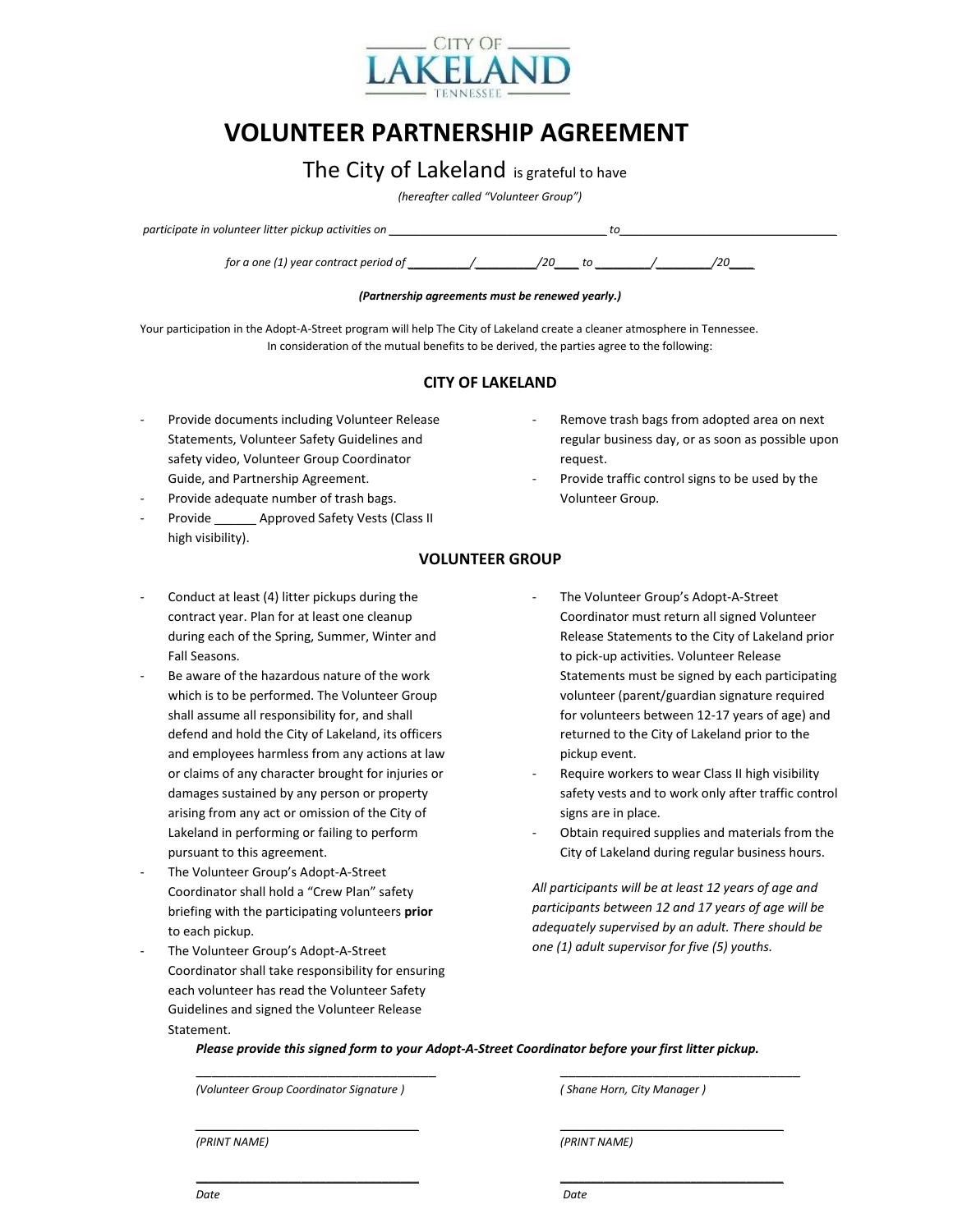

### **ADOPT-A-STREET VOLUNTEER SAFETY GUIDE**

Welcome to The City of Lakeland's Adopt a Street Program! While you are making a difference picking up litter, please make sure you are doing it safely. These guidelines were developed with your safety in mind. Please follow them at all times! Think safety-first!

Thank you for joining the Adopt-A-Street program!

### **SAFETY REMINDERS**

- Hold safety "tailgate" meetings before each pickup.
- Carpool to minimize number of vehicles at the site, and park clear of the roadway.
- Put on safety vest prior to getting onto the roadside.
- Wear gloves, leather shoes or boots, hats, long sleeves and light colored clothing.
- Place warning signs at the beginning and end of the work area.
- Face oncoming traffic while working.
- Maintain a working group of six to ten people. Work in pairs.
- Avoid working during peak travel times.
- Do not work on holiday weekends.
- Stop work in inclement weather.
- Avoid overexertion.
- Do not remove hazardous substances.
- Watch for snakes and sharp objects.
- Do not pick up items on bridges, in tunnels or on overpasses.
- Stay clear of construction areas.
- Do not pick up items from the pavement or median.
- Participants  $12 17$  years old must be adequately supervised by one or more adults. Ratio: At least one (1) adult supervisor for every five (5) youths.
- Drink plenty of water to avoid dehydration.
- Wear sunscreen.
- Do not over-stuff litter bags or compact them. When a bag feels heavy (about 10 pounds average), secure it and get another bag. Place bags together, if possible, near the roadside or next to your Adopt-A-Street signs.
- No horse playing or waiving of arms that might distract drivers.
- For younger volunteers, do not pick up broken glass, knives or dangerous items – instead, call these items to the attention of an adult volunteer.
- Stay alert and well away from the road.
- Do not wear headsets while cleaning the roadside.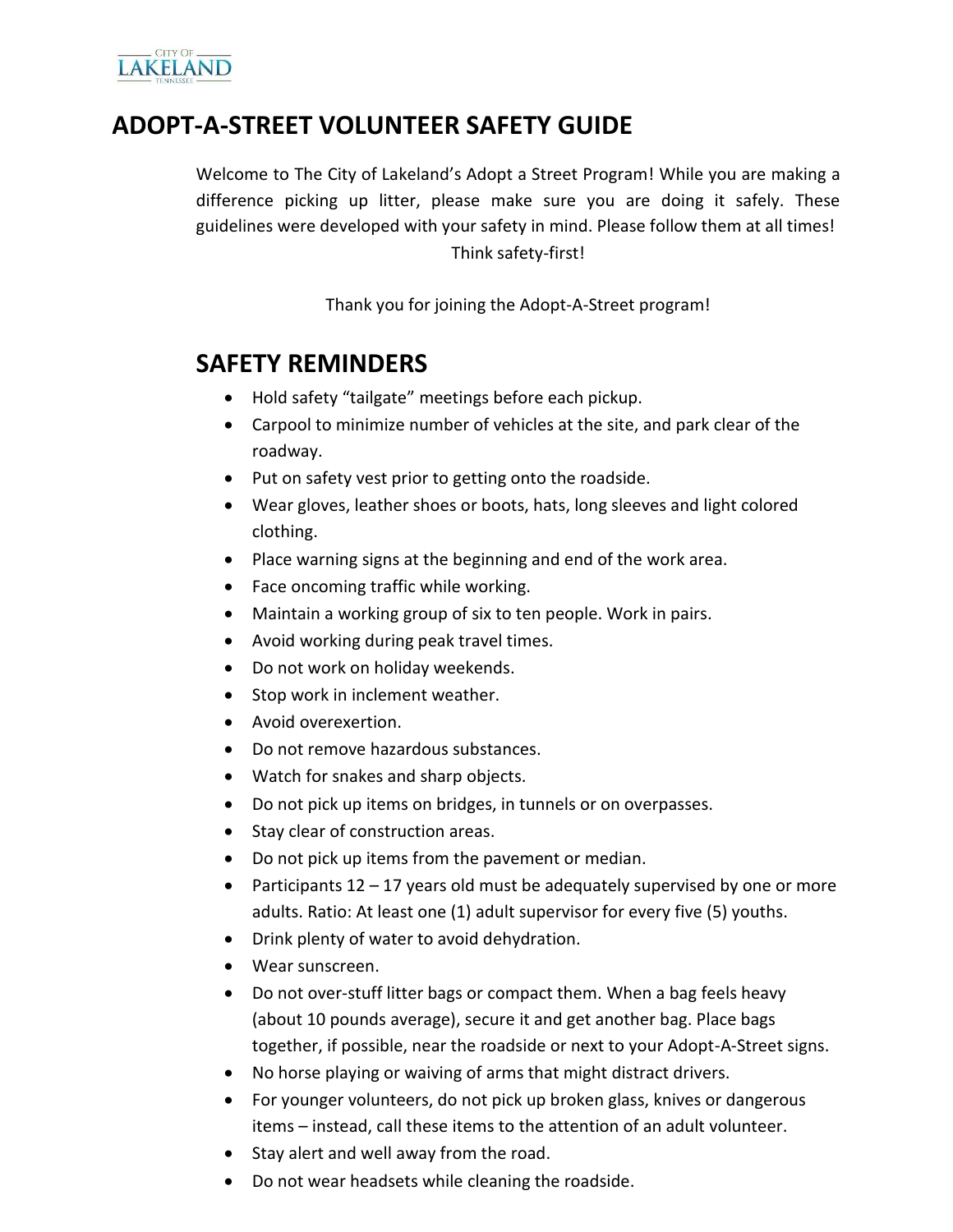# **LAKELAND**

# **BAG IT, MOVE IT, OR LEAVE IT?**

### **BAG IT**

These items may be placed in a bag:

- Small items made of paper, cardboard, plastic, Styrofoam, wood, rubber, glass or metal provided that the item does not have sharp edges.
- Small, empty containers provided they don't have sharp edges.

### **MOVE IT**

These items should be placed alongside your stacked bags at the edge of the shoulder:

- Items with dull, pointed edges that might tear a bag.
- Large items that would prevent a bag from being properly tied closed.
- Heavy items that could tear a bag, provided that the item can be moved without causing physical injury.
- Containers that are not empty if the contents won't spill when moved and you can identify the product as one that is not hazardous. If you suspect that an item contains urine, do not move it.

### **LEAVE IT (If in doubt, leave it alone!)**

These items should be left where found without taking further action:

- Sharp, large, or heavy items that could cause physical injury if moved.
- Any item in an unsafe location (within six feet of a traffic lane, or unstable ground, etc.)
- Any item that you cannot identify and suspect may be hazardous.
- Unclosed or leaking items containing hazardous substances. Items may have labels such as Explosive, Toxic, Harmful, Corrosive, or Poisonous Gas written on them.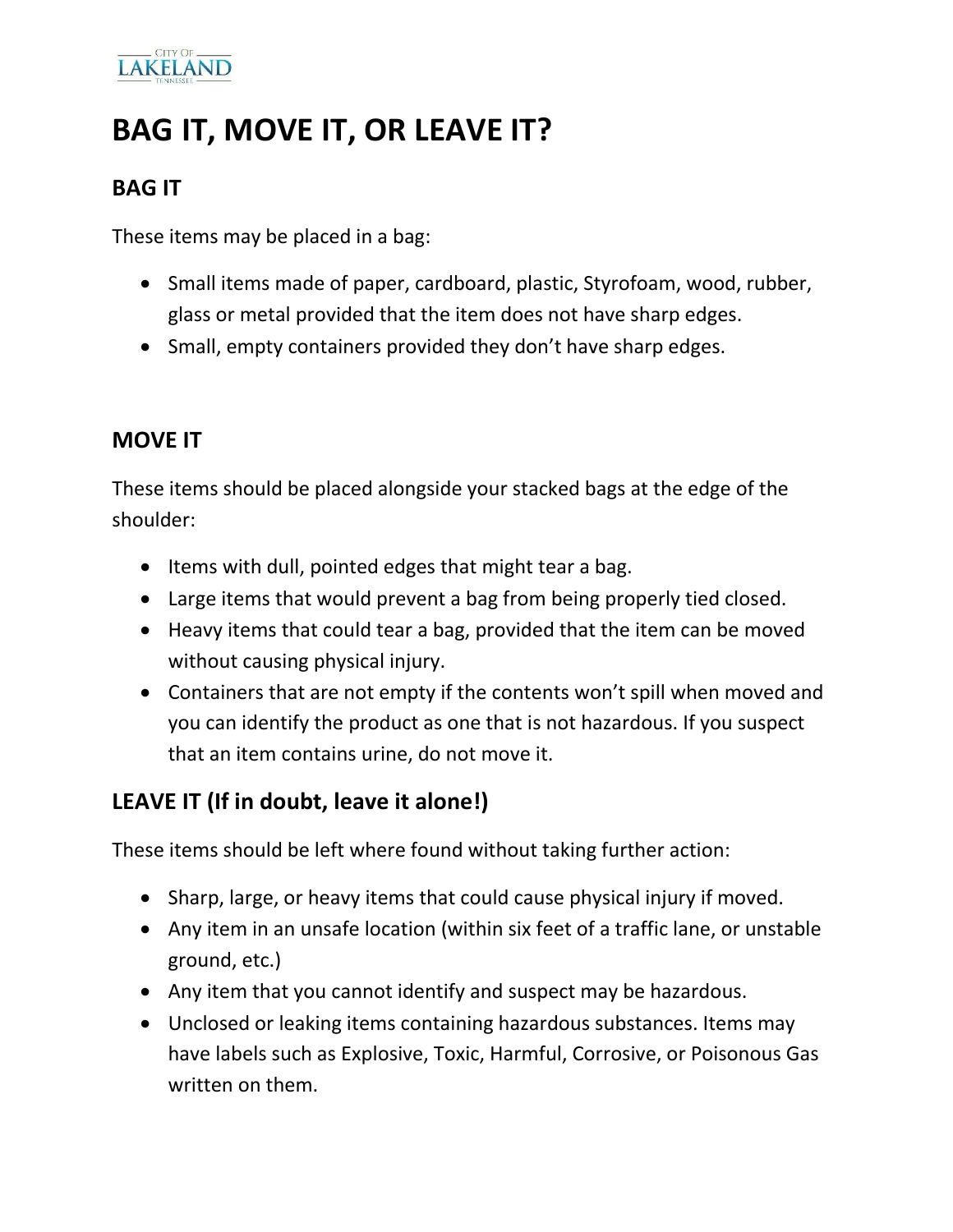### CITY OF **LAKELAND**

## **METH LAB AWARENESS INFORMATION**

The roadside dumping of illegal meth lab waste is becoming a serious problem in Tennessee. It may look like carelessly dumped trash, but is extremely hazardous to your health and has a severe impact on the environment.

Don't let meth waste threaten you or your group's safety! If you sight any of the following items along the roadside, do not approach or attempt to remove these items. Instead, immediately contact the Tennessee Bureau of Investigation's Meth Watch Hotline at 1-877-TNN-METH:

- Empty or used alcohol products such as isopropyl rubbing alcohol, denatured alcohol, etc.
- Numerous empty pill bottles and packaging, especially empty blister packs of nasal decongestant or cold remedies.
- Containers of separated liquids of ANY color.
- Bottles that look like they contain urine or windshield wiper fluid.
- Unused matches without striker plates, or washed striker plates.
- Corroded propane tanks or tanks with blue discoloration. Watch out! This means the tank is EXPLOSIVE!
- Boxes of battery fluid or bottles of muriatic acid.
- Kitty litter bags, especially if they look like they've been opened and taped closed.
- Trash bags that are taped shut or with tubes coming out of them.
- Containers with any type of tubing attached.
- Anything put together or bundled up with duct tape.
- Suspicious-looking tool boxes, coolers, or other convenient storage containers.

**These items could be portable meth labs that have been hidden or stored by the roadside.**

**Many portable meth labs have been known to be booby trapped.**

# **BE VERY CAREFUL!!!!! THANK YOU FOR YOUR CONTRIBUTION TO HELPING KEEP TENNESSEE CLEAN AND BEAUTIFUL!**